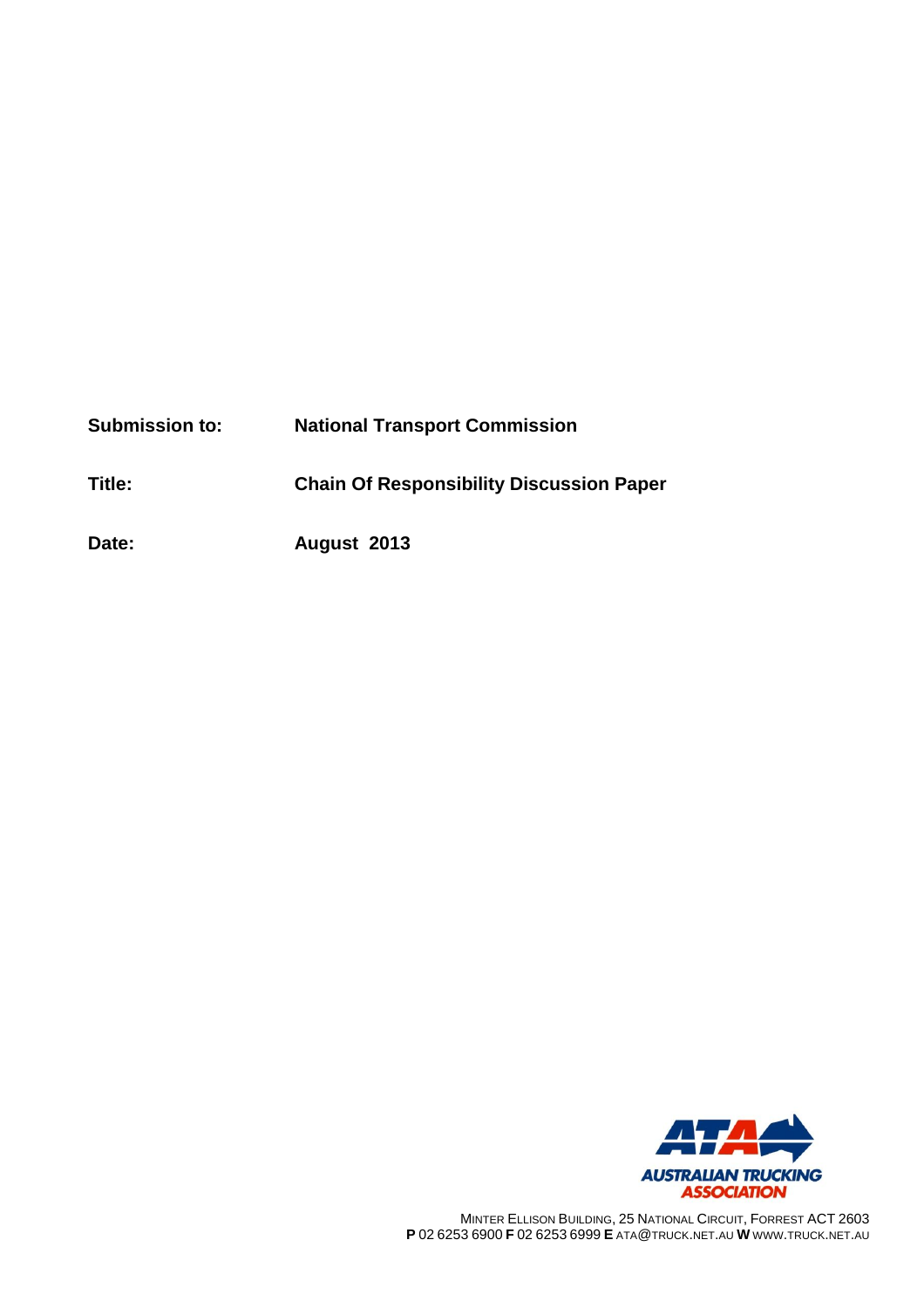# **Contents**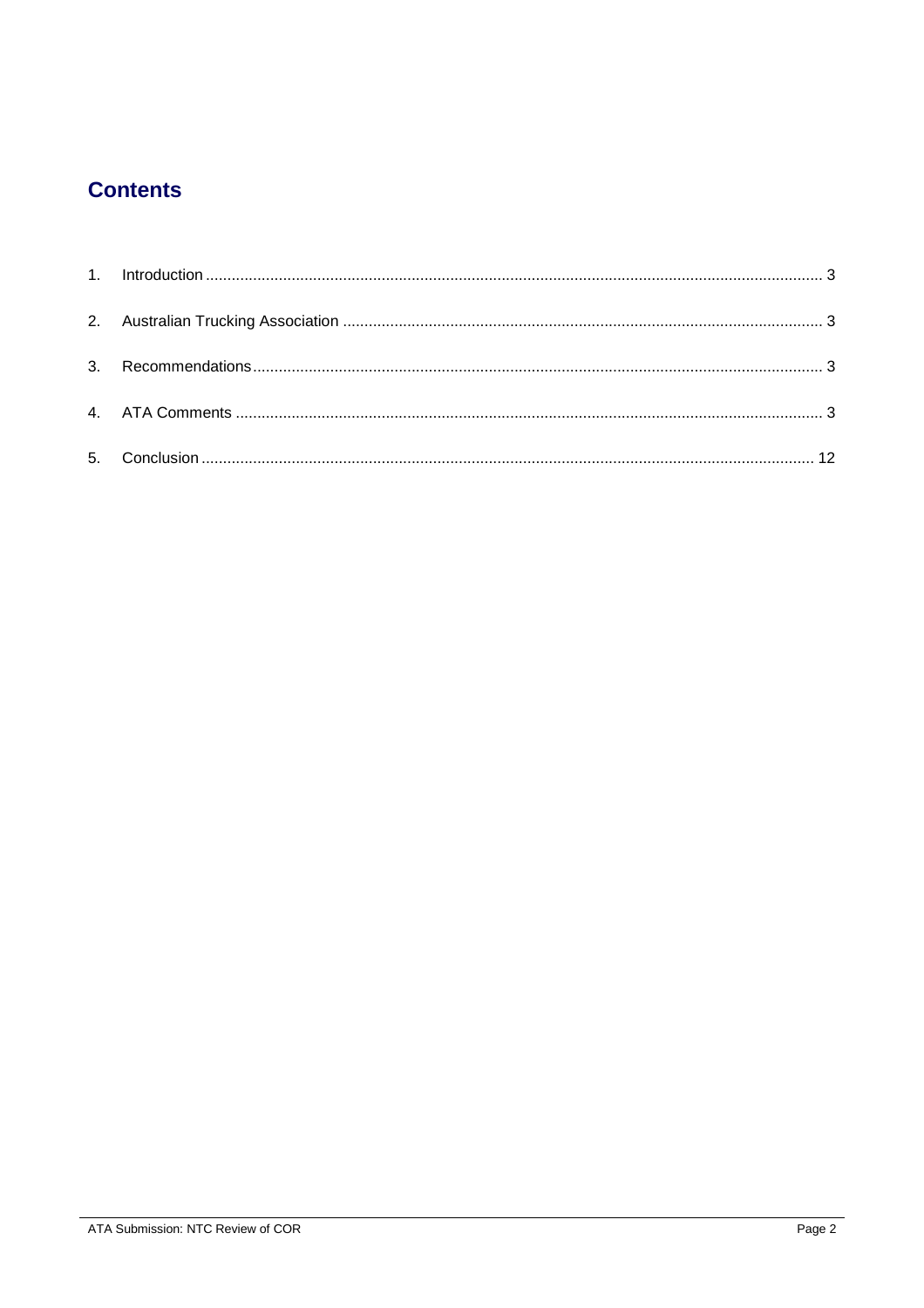# <span id="page-2-0"></span>**1. Introduction**

The ATA provides this submission in response to the National Transport Commission's discussion paper examining if the chain of responsibility (COR) can be made more effective and fairer.

# <span id="page-2-1"></span>**2. Australian Trucking Association**

The ATA is the peak body that represents the trucking industry. Its members include state and sector-based trucking associations, some of the nation's largest transport companies, and businesses with leading expertise in truck technology.

# <span id="page-2-2"></span>**3. Recommendations**

Recommendation 1

The ATA recommends a chain of responsibility framework that is fair, reasonable and places real accountability upon off-road parties and entities who do, or should, exercise influence over on-road incidents and behaviours. COR law should fully enable investigations and enforcement, where appropriate, to be targeted directly upon the entity of influence whose act or omission directly relates to the offence associated with their duty.. It should not be necessary for drivers and operators to be charged (and found guilty) before others in the chain of responsibility are charged.

Recommendation 2

The ATA recommends that the points and policies raised in this response be given careful consideration by the COR review taskforce.

# <span id="page-2-3"></span>**4. ATA Comments**

# **A) How effective are the categories of duties and the COR provisions in securing compliance with transport laws?**

There is no doubt that currently the COR framework is clumsy for both enforcement staff and parties subjected to these laws. The provisions are often poorly framed, for example using deeming provisions that deem a group of chain parties automatically guilty.

Yet, this is a relative thing. Compared with no COR embedded in law, it is an improvement. There is also no doubt that the NTC's model COR package created change in the right direction. This is all about influence equalling accountability. No one wants to lose that positive influence.

However, far too much emphasis remains on drivers and operators which has diminished the potential for positive change in compliance outcomes.

The policy intended in the original C&E model was to go beyond the drivers and apply appropriate accountability on other chain parties whose acts or omissions have an influence on on-road incidents and offences. Charges did not have to be laid on lower chain parties in order to address higher chain parties. The offences were specific to a role and influence, and liability was proportionate to party's proximity to the actual offence.

The creation of the HVNL brought changes to the COR provisions that in the ATA's view further eroded fairness and reasonableness.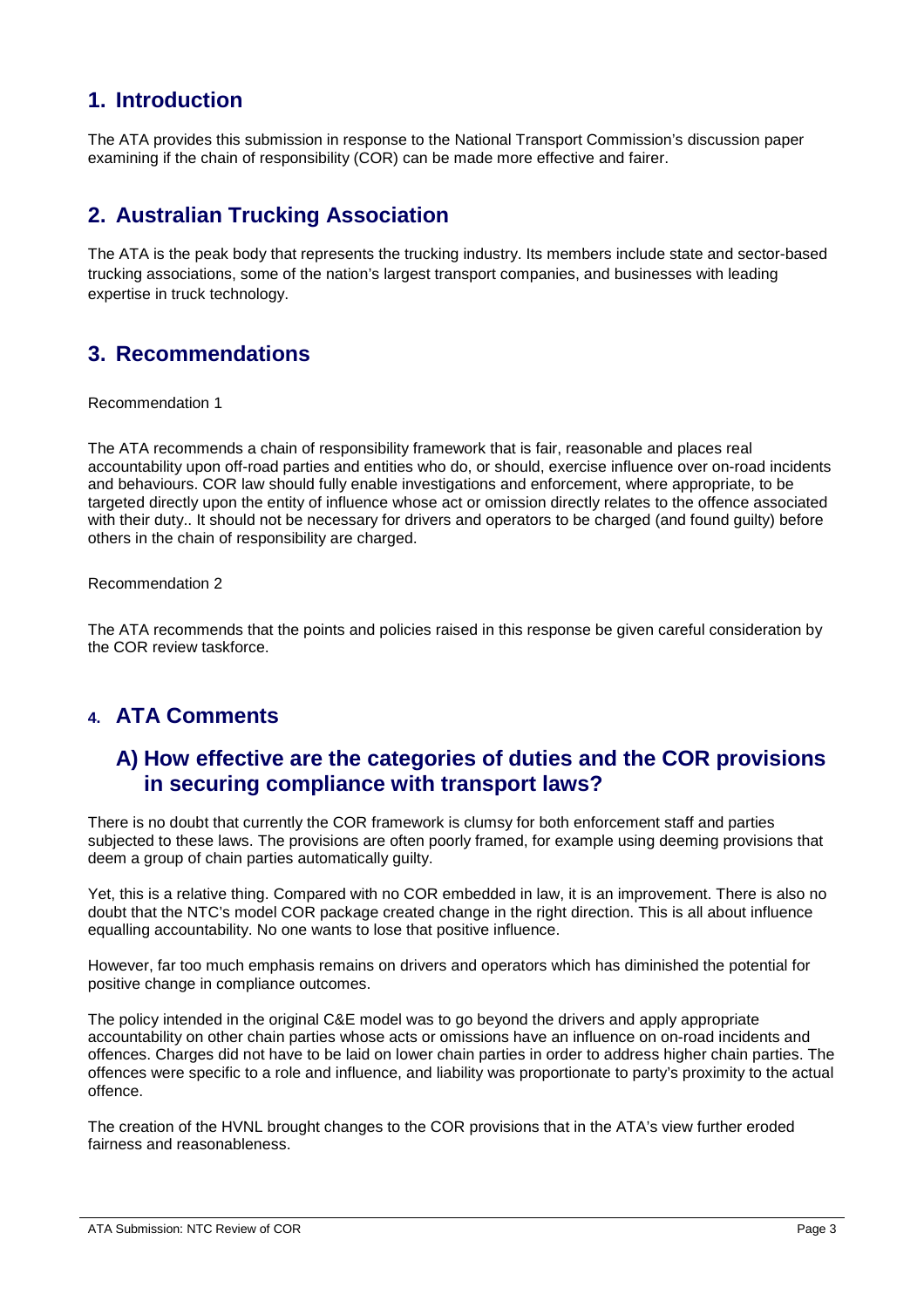Although the roles of chain parties were defined in model COR provisions, and a reverse onus of proof with a 'reasonable steps' defence has generally applied, the lack of clarity, certainty, and unwillingness to pursue behaviour change by entities in several areas of enforcement have considerably diminished the expected outcome. There are many more benefits to be had by an effective COR.

Importantly, the NHVR and HVNL provides the opportunity to apply a better structured COR nationally and generate enforcement able to target the entities that influence behaviour in negative way, while improving fairness and robustness of the COR process.

Whilst it is expected that there is a prosecution focus on the driver/operator any regulator charged with the administration, investigation and enforcement of a statute has an obligation to do so fully and not selectively. Unfortunately the focus is on ease of prosecution in the existing laws and the *HVNL.* The *NHVR* has the following obligations under section 659(2) (b) (c) and (d):

(b) to monitor compliance with this Law;

(c) to investigate contraventions or possible contraventions of provisions of this Law, including offences against this Law;

(d) to bring and conduct proceedings in relation to contraventions or possible contraventions of provisions of this Law, including offences against this Law;

In our view this gives NHVR a clear obligation to investigate beyond driver/operator and in appropriate cases prosecute other chain parties. This will need to be reflected in the NHVR's own activities and those of it service providers and others administering the HVNL in order to meet its objectives in section 3.

The NHVR Board is charged with controlling the affairs of the NHVR and ensuring it exercises its functions in a proper, effective and efficient way (section 664). The main function of the NHVR is to achieve the object of the HVNL (section 659). These include promoting public safety, managing the impact of heavy vehicles on the environment, road infrastructure and public amenity and efficient, innovative and safe business practices (section 3).

Each member of the Board must act impartially and in the public interest in the exercise of the member's functions (section 670). This obligation of impartiality and public interest should filter down to the CEO and all those who exercise functions under the HVNL. All those exercising such functions must also:

- act honestly and with integrity
- exercise functions in good faith and with a reasonable degree of care, diligence and skill (Section 697)

Under section 698 this includes delegates, such as a State or Territory authority, which may provide services to the NHVR under section 658.

An investigation and prosecution policy, stated or unstated, which has the focus upon drivers and operators, arguably does not meet the impartiality and public interest test. Nor, arguably, does it meet the good faith, care, diligence and skill test.

Excluding investigation/prosecution of other chain parties misses the opportunity to alter and improve conduct in line with the object of the HVNL.

This ATA submission proposes six areas of improvement:

- 1. To provide better compliance guidance through a positive duties approach, allowing operators and clients to apply quality systems approach to compliance – a proactive approach.
- 2. To allow "people of influence" to be targeted directly as the duties approach creates offences that stand alone and are related to their acts or omissions with regard to those duties. There is no need to gather evidence through enforcement of other chain parties.
- 3. To provide a robust framework in which influence equals duties, which equals obligations with accountability, which means enforcement can directly focus on entities influencing undesirable or unsafe behaviours. Current deeming provisions do not focus attention on the parties that cause or induce a breach.
- 4. To be fairer to people who have applied a systems approach to compliance that generates evidence but the important tenet of our English law system the "onus of proof is on the prosecution" is reinstated. In effect, positive efforts will be rewarded with a more balanced situation if enforcement is occurring. The enforcement agencies (no matter how poor they claim to be) have more resources to pursue evidence in a case than a small operator has to mount a defence in reverse onus of proof circumstance. So we are seeking a fairer law in scope and application that is fairly enforced.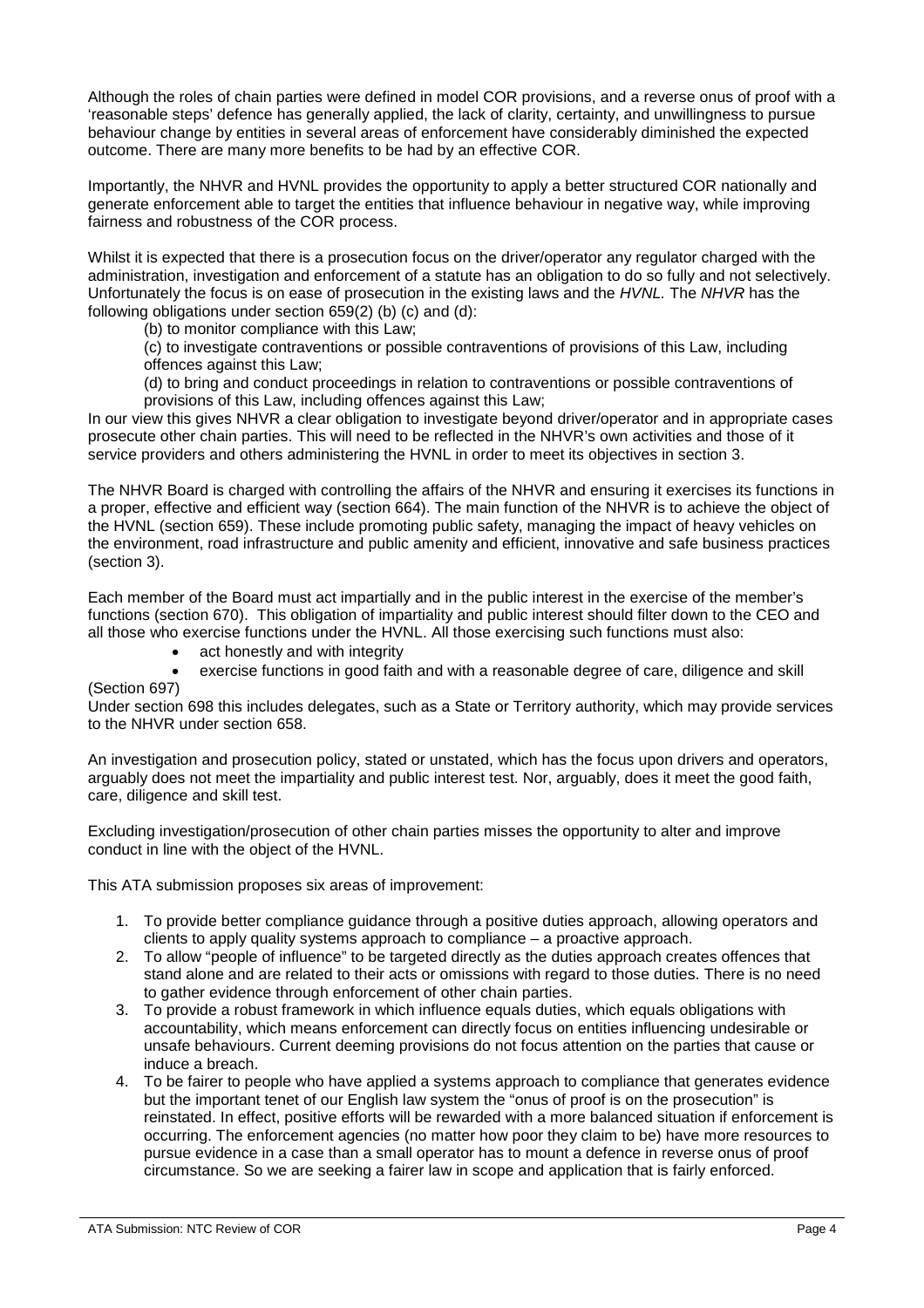- 5. For COR to work to its full potential, information about incidents involving trucks and drivers need to be available to the primary vehicle operator. This requires agencies to inform registered vehicle operators of enforcement incidents that occur in or around the vehicle. Otherwise, operators' duties to conduct review and improvement processes cannot reasonably be met.
- 6. So the NHVR provides a national infringement review capacity to ensure that service agreement obligations are being delivered to the 'same outcomes same circumstances' standard.

# **B) Are the COR provisions applied consistently in and across all jurisdictions?**

#### No.

NHVR's COR investigative capacity, with an improved HVNL COR package and appropriate service level agreements will be needed to improve the impact of COR and achieve better behavioural change and hence the fairness, safety and efficiency gains. It is inappropriate to put enforcement efficiency before fairness. There should be balance, and an explicit recognition of respective costs and process limitations. For example, an interstate party's access to local courts in another jurisdiction is more expensive and inconvenient than a local party.

# **C) Are there difficulties for regulators in applying the COR framework and/or difficulties for parties adhering to the COR framework? What are these difficulties?**

Clarity and fairness in law is generally considered important to improve compliance.

The COR framework is currently clumsy for both enforcement staff and parties subjected to actions under these laws. Some provisions are poorly framed, for example deeming provisions that treat a group of chain parties as automatically guilty. These provisions also give no guidance on the relevant duty a chain party has in regard to the apparent on-road offence.

Further, this inherent unfairness remains untested in higher courts (That is, courts of authority) but we believe it will be problematic. This may lead to inaction by enforcement agencies. That would be an undesirable outcome, as we have established that the very existence of the COR and potential for enforcement has produced positive gains in behavioural change. Hence, a fair and transparent COR has more chance to generate positive change, acknowledging that enforcement resources will be required. The potential for a positive change in on-road outcomes by influencing a chain party's behaviour is far higher than continuing to focus on drivers and operators. Drivers and operators are essentially "consumables" in the eyes of some undesirable chain parties.

Using reverse onus is trading enforcement ease against a tenet of English law that holds parties innocent until proven guilty. Reverse onus should only apply in narrowly prescribed circumstances, such as when enforcement action is applied using a certified and calibrated device to measure or determine a physical attribute such as axle group mass or vehicle speed and the party responsible is beyond doubt.

Making a limited "reasonable steps" defence available to a defendant does not correct the enforcement bias of a 'reverse onus'. Establishing "reasonable steps" defences is costly and is also costly to run in the courts. There is not even any duty on the prosecution to consider if a party may be likely to run such a defence before proceeding with prosecution or infringements. Further, even the least resourced enforcement agency still has more resources to investigate offences than the road industry which predominately comprises individuals with one truck, or small fleet operators. It is grossly unfair when costs cannot be awarded against enforcement agencies whose proceedings against a party have been dismissed due to a successful reasonable steps defence.

The need to avoid duplication of obligations under different laws also needs consideration. We have raised this with WHS and HVNL, particularly in the fatigue area. However, it is also relevant to Corporations laws as some duties in the Corporations Act are akin to the duties in the HVNL (for example section 697). Corporations law duties should not be partially replicated in the HVNL. NHVL should deal with specific transport related duties.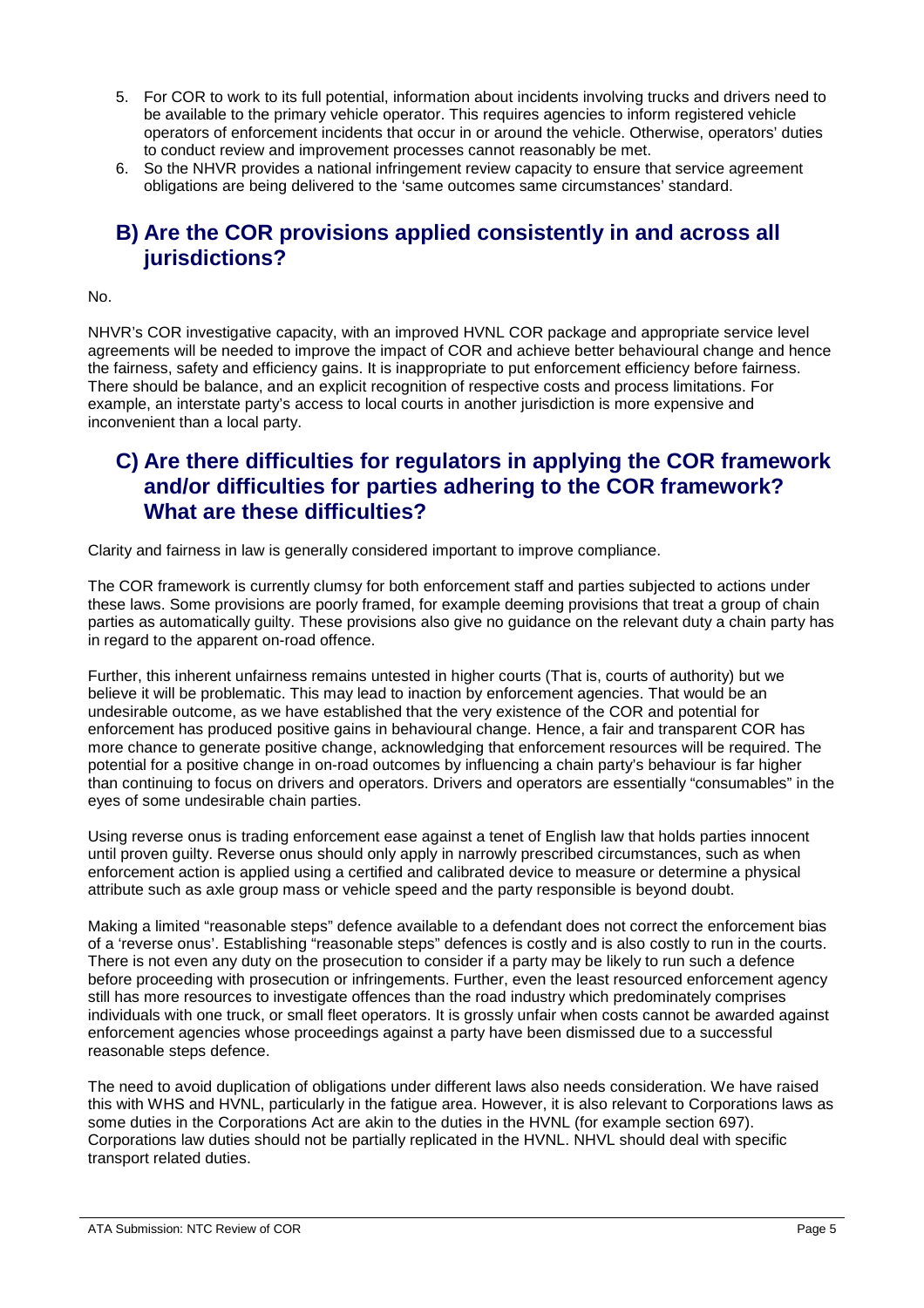- **D) Should aspects of the existing categories of duties or COR provisions be changed? If so, why and what shape would these new duties/provisions take?**
- **E) Are there new duties/provisions required to enhance the COR framework? If so what changes are required and why?**

# **F) Should there be a positive duty placed upon executive officers to prevent offending conduct performed by corporations instead of section 636 provision?**

The ATA wants a COR that is fair, reasonable and places real accountability upon off-road parties and entities who do, or should, exercise influence over on-road incidents and behaviours. COR law should fully enable investigations and enforcement, where appropriate, to be targeted directly upon the entity of influence. It should not be necessary for drivers and operators to be charged (and found guilty) before others in the chain of responsibility are charged.

This requires the applied law provisions to be updated in line with the principles agreed by the Council of Australian Governments (COAG) regarding personal criminal liability; of corporate fault and the clarification of the positive duty to take reasonable steps. The ATA submission to the Queensland Parliamentary committee in January 2012 provides further details. Please see Attachment A. Further, the reality is transport law and work health and safety laws both apply concurrently and their co-existence requires consistency. By ensuring that this update reduces current inconsistencies, the NHVL could deliver further efficiency gains for industry, by reducing regulatory overlap.

Specifically for 'Directors' Liability', COAG has agreed on the following principles:

- where companies contravene statutory requirements, liability should be imposed in the first instance on the company itself,
- personal criminal liability of a corporate officer for the misconduct of the corporation should generally be limited to situations where the officer encourages or assists the commission of the offence (accessorial liability), and
- in exceptional circumstances, where there is a public policy need to go beyond ordinary principles of accessorial liability, a form of deemed liability could be imposed on a corporate officer only using a 'designated officer' approach (for minor offences) or a 'modified accessorial' approach (for more serious offences).

It is commonly understood that the model C&E provisions required parties to take reasonable steps. In fact, the reference to "reasonable steps" is about the ability of a relevant party to establish a defence in some circumstances. ATA legal advice from Tony Hulett, senior transport lawyer states:

"One identified anomaly in the *C&E Bill* was that it provided no positive duty upon any party in the chain of responsibility to comply with *mdlr* requirements by taking reasonable steps or otherwise. Despite this it was often incorrectly stated that parties in the chain had to take reasonable steps to comply with the requirement. The *HVNL* still does not impose a positive duty upon chain parties to comply with *mdlr* requirements. In the event of any *mdlr* offence, nominated parties in the chain of responsibility are automatically guilty of the offence."

The public draft of the HVNL did not reflect the model C&E provisions or the COAG directives. In fact, it provided that chain parties were automatically guilty of the same offence as the driver. This was unacceptable. Simplification in the current HVNL draft has not worked. Explanation by the Project Office of subsequently revised provisions present in the SCOTI version, or intended through amendment by Bill 2, also fails to meet industry expectations. For example, the NHVR Project Office explanation includes in some cases, that it is a pre-condition that the driver is convicted of an offence before chain parties are pursued. This is unacceptable.

The law needs to have a range of offences that relate to the incident, for the driver/operator and the parties of influence, and have these linked to the role. For example, retail store inventory managers currently influence supply chain behaviour greatly but are not accountable under COR provisions.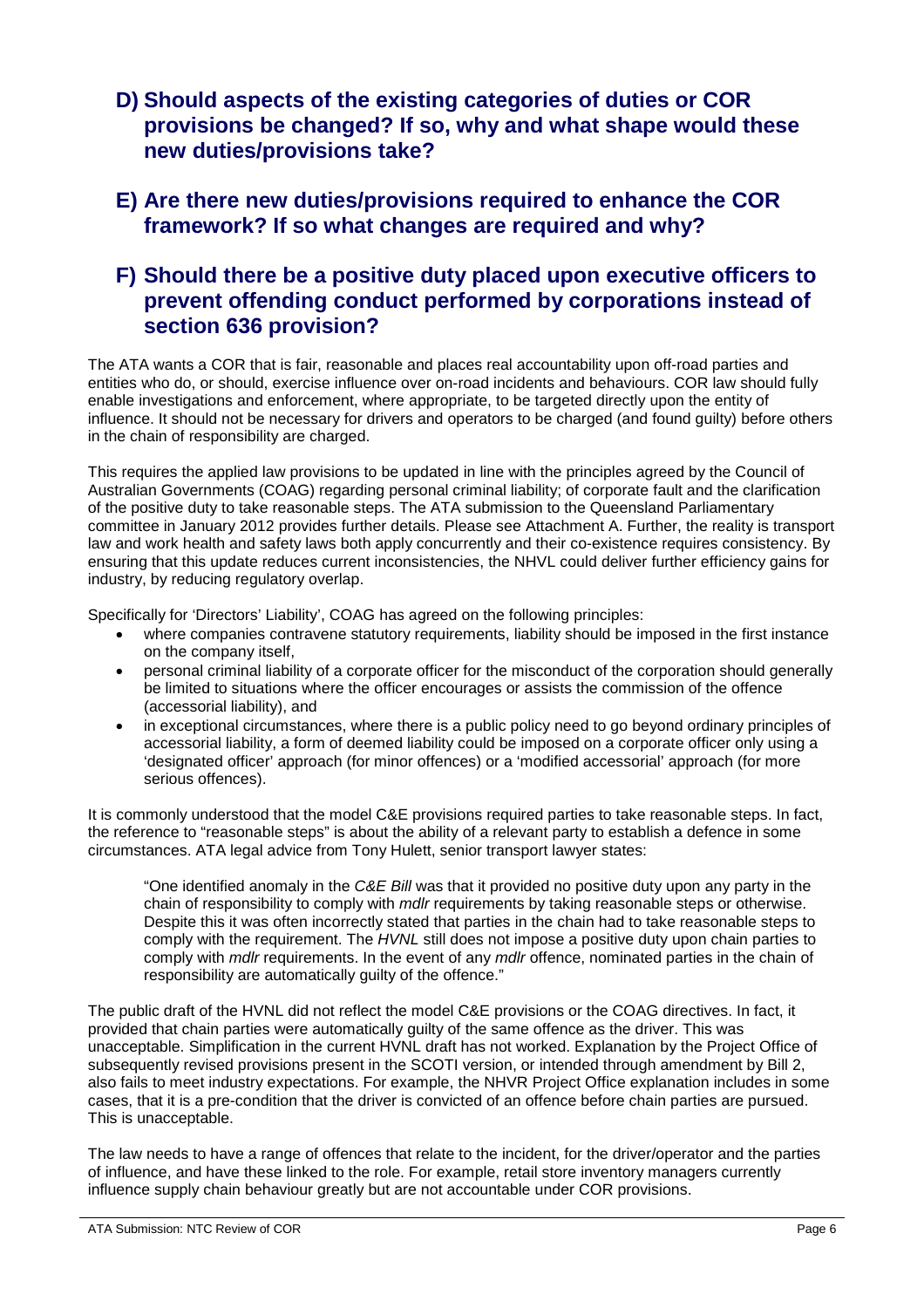The Australian legal presumption of innocence must be appropriately applied. It is one thing to measure a speed and apply a penalty to the driver based upon measured speed, and apply liability where on immediate evidence the driver is guilty. It is another to suggest that similar automatic liability should apply to a more remote party. What the ATA desires is a prescribed positive duty for each remote party to take reasonable steps and for incidents to be investigated to establish if the party failed to take such reasonable steps to satisfy their duty. Such transparency would be expected to improve compliance.

Andrew Ashworth, a leading criminal law academic, defends the presumption of innocence on several bases. These include (a) given the possible sanction of removing someone's liberty, it is right that a high threshold is needed for that to happen; (b) there is always a risk of error in fact-finding in trials, and it is better that the Crown bear this risk; (c) police have far-reaching powers to conduct investigations and that these powers must be exercised in a way that properly respects human rights and freedoms; (d) typically the state's resources far exceed that of any individual; and (e) the presumption of innocence is logically coherent with the principle of proof of a criminal charge beyond reasonable doubt.

Similarly, there are opportunities to introduce new options to improve relationships, co-regulation, and common understanding. Perhaps dispute resolution options should be considered to enhance shared understanding between NHVR, its service providers, the police and the industry.

Industry seeks better relationships with enforcement staff at the roadside – ideally inspectors' enforcement activities would be generally considered by industry as "just desserts" for the "cowboys. Further, enforcement activities would attract accolades for the efforts in reaching up the chain to the "right" party.

Registered codes of practice are meaningful aids to compliance and evidence of their application should be taken as prima facie evidence of compliance. TruckSafe, for example, is shown to produce good safety outcomes, but only one jurisdiction provides any automatic recognition of TruckSafe's risk-based systems approach as forming a legitimate part of a defence.

Similarly, the person who issues a weighbridge docket should be directly accountable for its accuracy (within reason); a driver acting reasonably and in good faith should be able to rely upon this docket. Thus an enforcement officer should not automatically issue an infringement at the roadside if a mass offence exists, if the driver has a weighbridge docket that indicates compliance. Further investigation should be required to prove which party/ies should be charged. For the HVNL to be effective, and for the regulator to meet its obligations, it is important that the correct chain party is identified. Weighbridge certificates should be able to be relied upon in the same way container weight declarations can be. Qualifications placed on such reliance, of course, should be limited to a person 'knowing' or who 'ought to reasonably have known' such a certificate is false or in error.

Further, a receiver of goods who timeslots operators should have duties to schedule these in accordance with reasonable and legal travel time for the freight task in hand and this duty should be able to be investigated in its own right independent of any action against any driver or carrier. If non-compliance is proven, the responsible party should be held accountable. In the case of a corporation, offences should be linked to the corporation not an individual in the first instance, except where inappropriate influence by a director can be proven.

A load owner who understates load mass should face the consequences of that understatement, similar to what should happen if they demand a journey time from a driver that cannot be legally completed.

There are also opportunities to reclassify breaches to improve fairness and clarity. For example, an operator of a 9 axle B-double off route under a HML permit *can* be treated harshly by a provision that treats the total mass as if it was only being carried by the first 6 axles. This makes the applicable offence a high range, severe overload that attracts a very large penalty, yet the cause may simply have been a wrong turn by driver dealing with difficult traffic and unfamiliar roads.

Companies should have a positive duty under COR to take reasonable steps and should be held to account for this. However, where prosecutors want to take action against a director or executive officer the burden of proving an offence relates to actions of an individual director, executive and/or manager should rest with the prosecution. This is what COAG intended to ensure, i.e. that the burden on directors and like parties is fair and reasonable to encourage responsible corporate management.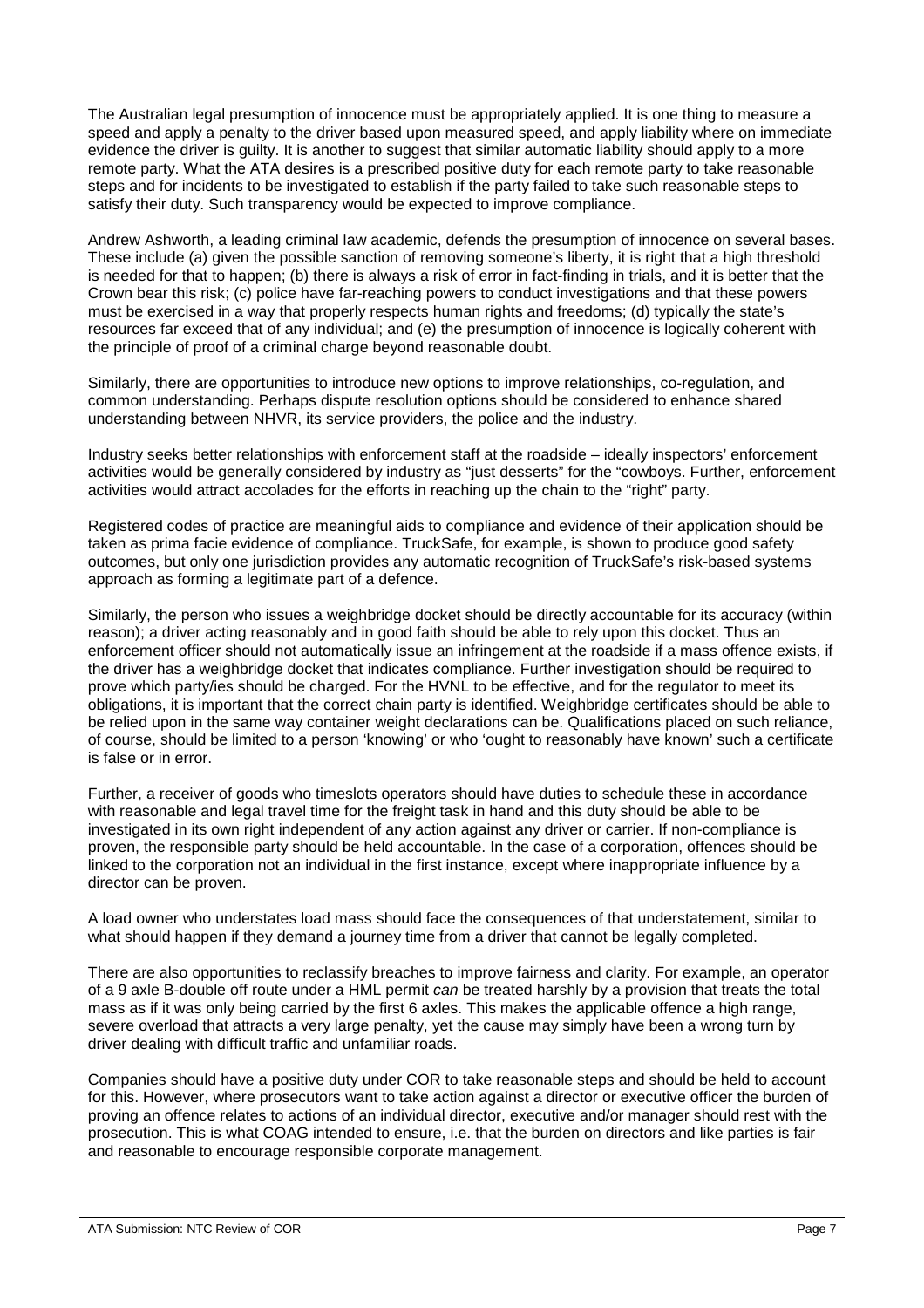Corporate officers under this model would still be liable for prosecution but the model would provide the level of fairness expected in Australian law.

This requires the C&E provisions to be reviewed in conjunction with industry and the regulators, and appropriate penalties constructed. We do not believe this approach requires a regulatory impact statement as it simply implements what the model laws intended and accounts for the broad whole of government policies applied since that time.

This is about changing the culture of freight clients to include a compliance factor so that negative influences on driver and operator safety are mitigated before they exist. Importantly, while an extended COR concept poorly implemented has made a positive safety difference. COR implemented as intended will be significantly more effective.

A point also worth making is that the reasonable protection provided to officers under Section 698 contrasts with the assumed guilt of the staff of chain parties under current deeming provisions of the HVNL. The law appears to treat these parties differently and potentially in a discriminatory fashion.

# **G) Is the obligation to exercise reasonable diligence appropriate?**

# **H) Should section 636 be reframed to align with the model WHS Act's 'due Diligence' provisions?**

# **I) Do the executive officer liability provisions in the NHVL need to be changed to maintain consistency with the COAG principles and guidelines for assessment of directors' liability provisions?**

The general reasonable diligence and due diligence duties should not be duties for directors, partnerships or unincorporated bodies under road transport law. These parties attract such duties under WHS laws already. Industry would prefer road transport laws provided clarity with prescribed and positive duties to take reasonable steps in the circumstances, wherein the director, partner or manager of an unincorporated body is able to exert influence within the circumstances. This will also avoid duplication of the same obligations in WHS and transport laws. Compliance with road transport law must count towards compliance with WH&S. The onus and burden of proof must rest with the prosecution. Further COAG principles and guidelines must be met with a policy approach in which fairness prevails.

- **J) Do you believe that differences between jurisdictions and agencies in the resourcing of COR investigations and prosecutions impacts upon fairness and effectiveness of the COR regime?**
- **K) How would you suggest these differences might be managed to achieve greater effectiveness, appropriateness and fairness within the COR regime?**
- **L) Do you believe there are impediments to COR investigations pushing up the chain? If so what are these impediments and how might they be managed under the HVNL?**

Current COR is limited by resources investment, willingness to change enforcement culture, inconsistency and poor legal structure. For example, reaching across state boundaries is problematic. An imbalance in expenditure is also apparent on the surface (NSW spends far more than others) but if claims of travel distribution are correct (more freight moves in NSW than elsewhere) this distortion may be moderated. It appears to us that freight movements and, hence, truck movements should be factored in NHVR's design of enforcement activities of the service providers. NHVR should direct all enforcement efforts towards heavy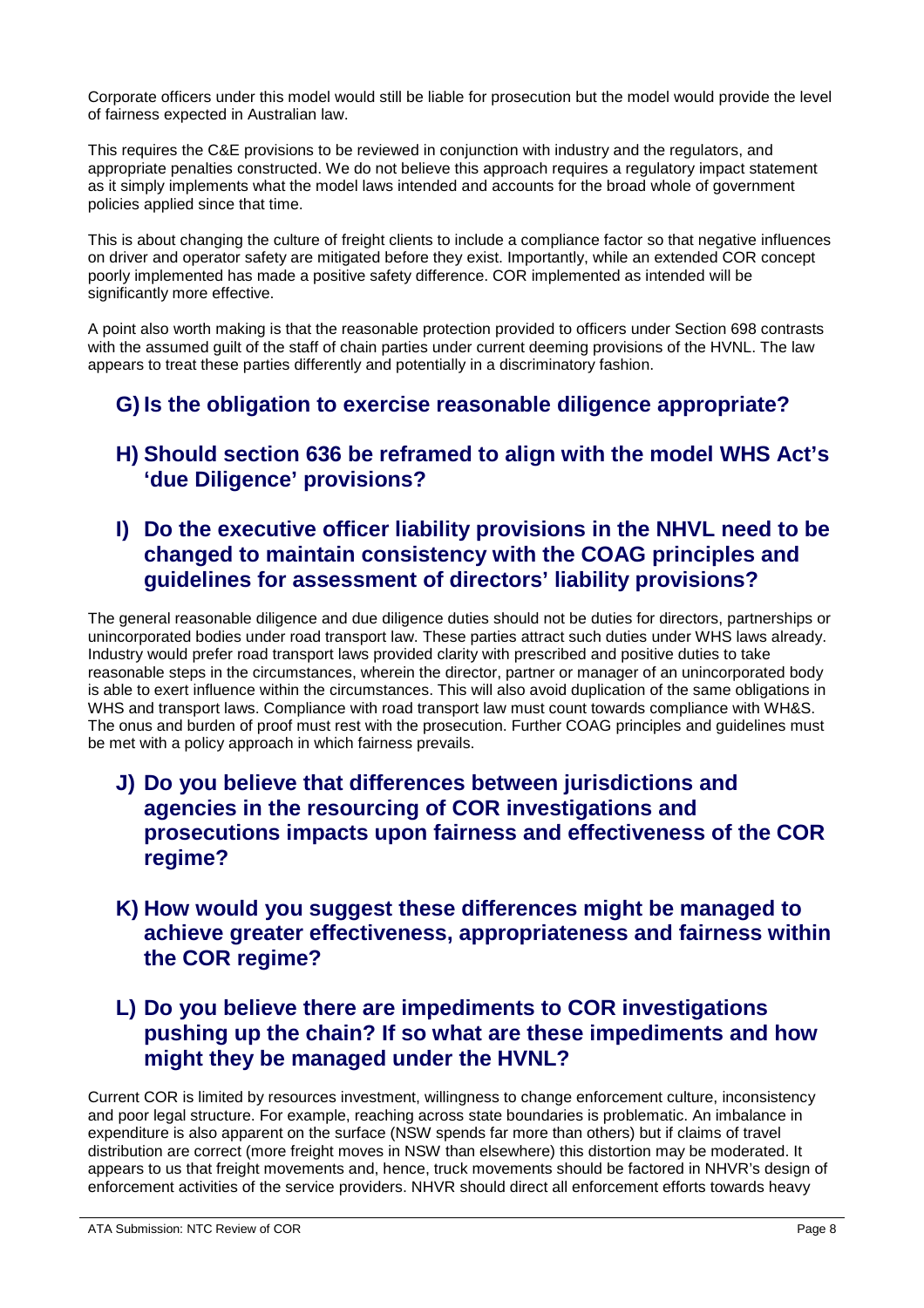vehicles, except General Duties police officers, who should be free to apply general road rules provisions to all road users be they HV drivers or cyclists.

Clearly, the NHVR having a capacity to conduct the significant COR investigation is one part of a better way forward. Other essential aspects include giving clear directions through Service Level Agreements about which parties to take action against in relevant circumstances, using enforcement guidelines.

NHVR has the opportunity to use education as well as enforcement. The use of infringements, warnings, and improvement notices and co-regulation approaches like accepting safe harbour codes of practices in COR activities should be provided for and encouraged.

Further, in the public arena, there currently appears to be a scatter-gun approach to some COR enforcement activities - shoot enough offences at a few operators or receivers and some offences are sure to stick so that will frighten the rest. In our view this approach is not effective for many reasons.

The ATA has already outlined above many views on how things can be improved and we look forward to working with the NTC and NHVR to improve COR's effectiveness.

In particular, we have made strong suggestions on how accountability and associated enforcement can be effectively applied to chain parties through a better COR framework under a revised HVNL through sound definitions of all roles, each with positive duties and appropriate fairness regimes.

# **M)Consideration (note variation of this question as discussed at 5/8/2013 meeting) of the potential for a shift towards alignment with WHS, should the HVNL be equipped with similar compliance and enforcement measures currently available to courts and authorised officers under the WHS Act? If so what measures would you suggest are required under the HVNL and why?**

This matter was discussed in considerable detail at an industry working group meeting of 5/8/13 with NTC staff and the COR Taskforce Chairman. The clear message from industry is we have a good toolkit in the HVNL, but we should consider the educational tool of training orders (see table page 30 of discussion paper).

Yet the most important message was, we believe, that many useful tools are still pristine and largely unused, for example, formal warnings and improvement notices.

Similarly the co-regulation potential of successful working accreditation schemes such as TruckSafe and other registered codes of practice have not been adequately utilised or explored. NHVR has opportunities to make significant improvements in safety and legal outcomes by positive action in these areas.

NHVAS was found wanting by the industry due largely to poor administration and ineffective audit/auditors. This view is shared by independent expert opinions provided to USA authorities who reviewed schemes available globally.

### **N) Are the right parties included in the COR provisions? If not why not?**

## **O) Are there particular issues/problems for any/all classes of persons? If so how could these issues/problems be managed/resolved?**

We have given good guidance on these matters in the earlier part of this submission. Generally the definitions of parties are adequate, but the legal construction of their obligations in relevant circumstances is not. However, one example of a responsible party who is currently omitted is the store inventory manager.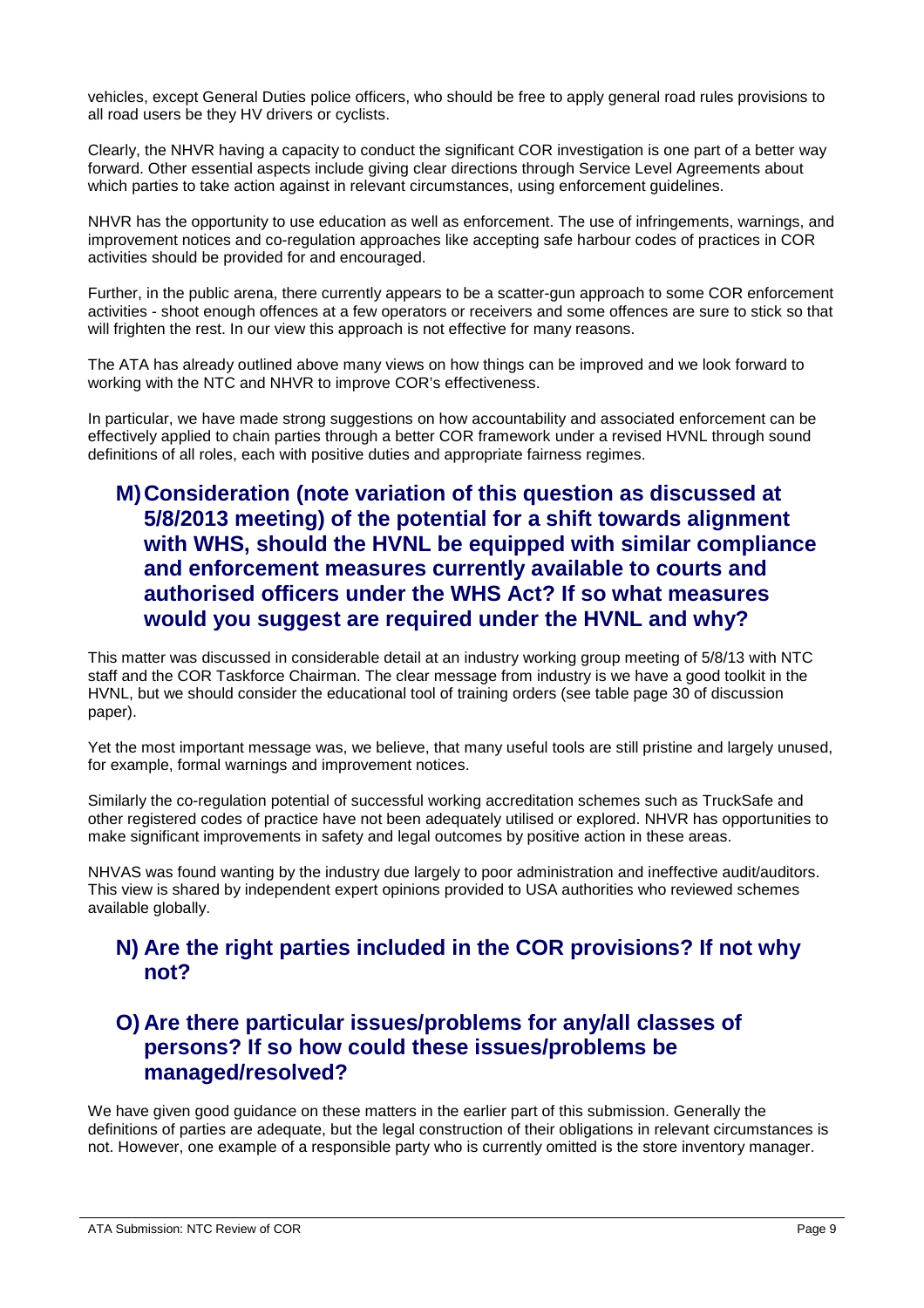As noted earlier, the deeming provisions are particularly problematic and require replacement with more specific positive duties for each party in each stream of activity. For example, what is required of an operator, scheduler, load owner, loader, dispatching/receiving party to manage speed compliance? How would those duties be assessed?

### **P) Are the defences provided under the HVNL effective, appropriate and fair? If not why not?**

**Q) Are there impediments to mounting defences under the HVNL? How could these defences be changed to minimise/manage these impediments?**

# **R) Should industry codes of practice provide the same level of protection under the HVNL as they do under WHS Act? If so why? If not why not?**

Reverse onus with statutory or implied defences is always less fair than the foundation tenet of law that a person is innocent until proven guilty. There is a strong case that reverse onus should only be applied in very specific circumstances where a physical factor is measured, and there is no doubt about the accountability of the most relevant party.

Registered Codes of Practice and robust accreditation schemes such as TruckSafe should be afforded the status of a complete defence unless the prosecution proves non-compliance within the code, or that the code was not applied in relevant circumstance or there is a defective standard in the code.

Similarly, weighbridge certificates or other loading declarations should be treated as valid evidence of reasonable steps until proven otherwise. Therefore operators and drivers should be able to rely upon such certificates and statements. This is about moving accountability to align with the influencing of actions. A weighbridge operator should be issuing accurate certificates that can be relied upon. If these are inaccurate the weighbridge operator should be accountable. A loader in a freight owner's business who loads and secures a load on a trailer should be accountable for load restraint compliance and aspects of mass compliance. A simple provision, requiring a statement of load restraint compliance by the loader to be provided to the operator/driver collecting the load, would offer a great opportunity to enhance accountability, as it does with container weight declarations.

The regulator and its enforcement providers must be required to consider if a reasonable steps defence might be mounted and sustained before proceeding with any prosecution action beyond formal warnings, improvement notices and/or infringement notices. Further, costs should be awarded against the prosecution where a reasonable steps defence is sustained. To do otherwise is grossly unfair.

Further, mistakes of fact and other defences should be considered for HVNL offences that are not critical safety offences and where accountability may not be immediately and clearly apparent.

There are geographical and administrative issues that significantly distort costs for defending parties. It is common to simply pay breaches, that operators and drivers know are erroneously issued, mischievously issued, incorrect in material fact, simply issued in an attempt to induce attitude adjustments, or would require significant travel to appear before the relevant court.

Further, operators' experiences with internal review or requests of leniency to current administering agencies appear to be generally poor. The considered view is that acceptable mitigating circumstances are few, and in many cases even the application forms imply potential escalation of a penalty in addition to own costs and potential to have to pay the prosecution costs as well, if a challenge is mounted. The process is essentially intimidating.

These circumstances result in perverse outcomes in some cases, i.e. operators simply load the freight rate with a cost of doing business in 'x' state or another state associated with infringements that are not worth defending in a simplistic business case sense.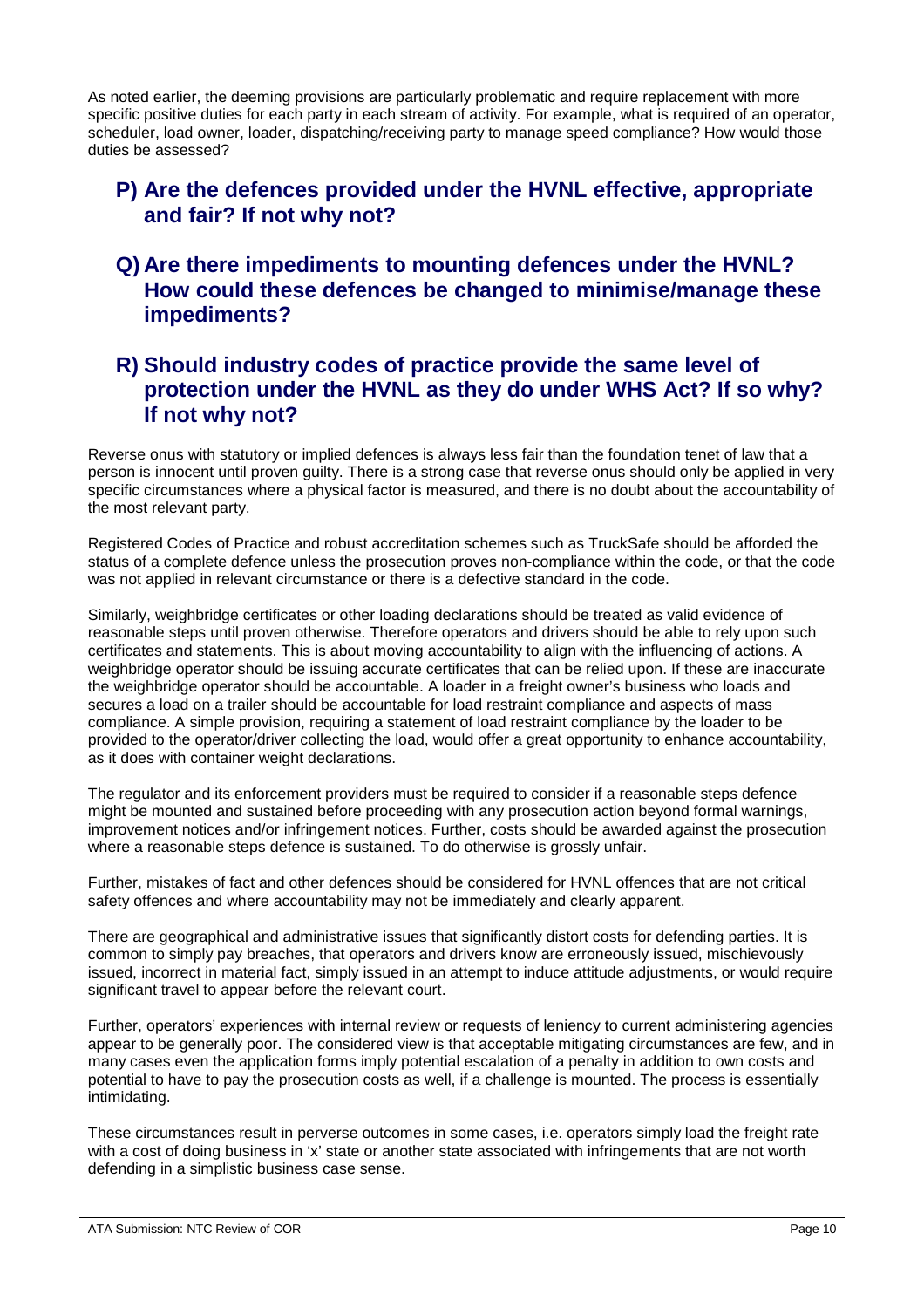Where multiple infringements continue to flow for less serious breaches the enforcement is not effective as it does not change behaviour either within industry or by regulatory service providers, which may lead to claims of a revenue related agenda. In effect, we see a "milking the cows" approach to enforcement.

Accordingly, upon request by a party to the offence, formal warnings, improvement notices and infringements should be subjected to review by NHVR to assess if regulatory policy has been followed and if compliance with enforcement guidelines occurred. This must be readily accessible, very low cost, and in effect stop the enforcement clock until the review is completed and reported. Such a review must be able to cancel, vary or continue the enforcement action.

Enforcement guidelines should be public documents and developed with both industry and regulatory service provider inputs. The UK provides a document that is informative and sets a quality benchmark the NHVR should be achieving.

# **S) Should aspects of the HVNL's COR offences and penalties be changed? Why are these changes required?**

As already stated, significant change is required to address earlier commentary above. In addition, infringements, improvement notices, and formal warnings should all be part of the penalty response options for chain parties, and the offence structure should be based upon prescribed duties for each role. Further, different offences should be cast for circumstances with different elements to the offence, like 'ought reasonably to know', knowingly and 'negligently', etc.

For HVNL offences, where a range of responses are intended, the offences should be recast as several offences taking into regard escalation of response with regard to intent and circumstances; for example, 'use unregistered vehicle' where every response from a warning to a \$10,000 fine is intended should be split into several offences.

## **T) Is guidance required either in legislation, policy, or other materials, regarding securing compliance with the COR provisions under HVNL? If so, what form should this guidance take and why?**

Yes, in all three areas. Enforcement guidelines are required and these should be public documents of good scope and standard. A good model is the enforcement guidelines published in the United Kingdom for road transport. Clarity in the law and regulations about obligations improves knowledge, willingness to comply and aids education. It also enables chain parties and operators to have informed discussions about respective responsibilities and how they will work together. It is important that parties are aware their responsibilities cannot be delegated or contracted away.

Also in the fatigue area, these is reference to practice as being related to the 'body of knowledge' but then no connection to the NTC's own body of knowledge which was a fatigue management guide. The NTC work should be referenced for the benefit of operators, chain parties and enforcement staff alike.

# **U) Are there any problems or advantages arising from overlapping obligations (eg transport laws, WHS laws, dangerous goods laws, industrial relations laws and animal welfare laws)?**

In the 5/8/13 meeting under this section, industry raised the problem of overlapping obligations e.g. WHS, MRRS Contract Determination and Safe Rates. It was agreed more regulation wasn't necessarily helpful, particularity if it is inconsistent with National Heavy Vehicle Law (which the draft RSRO is). Indeed, industry representatives went on to say another set of inconsistent obligations could lead to a very perverse outcome, i.e. which law takes precedence? Is one piece of legislation compromised by another?